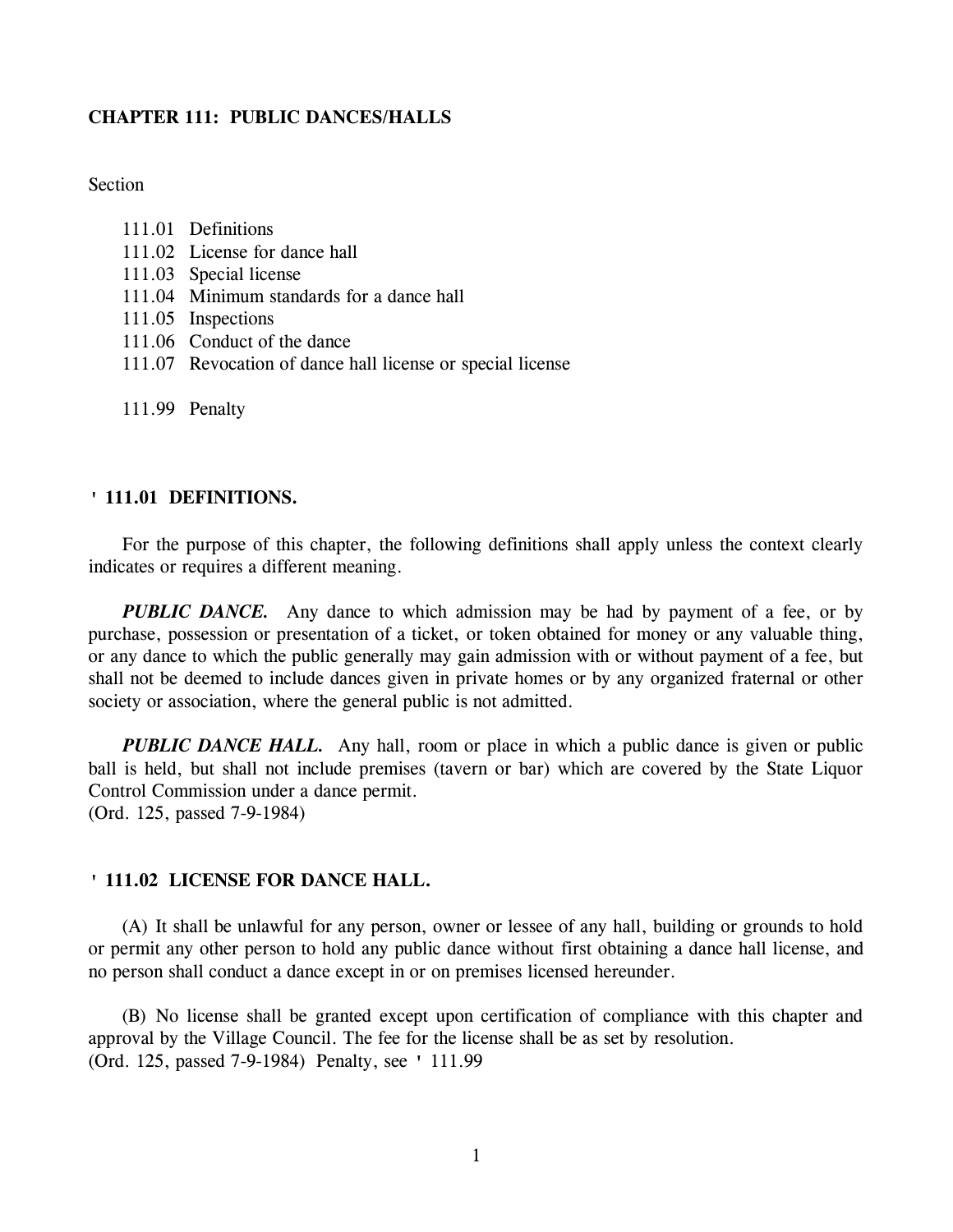(A) Any person desiring to hold or conduct a dance on one date only in a hall or other place not licensed as a dance hall may make application to the Village Clerk for a license to hold same.

(B) No license shall be granted except upon certification of compliance with this chapter and approval by the Village Council. The fee for the license shall be as set by resolution. (Ord. 125, passed 7-9-1984)

## **' 111.04 MINIMUM STANDARDS FOR A DANCE HALL.**

(A) No license shall be issued for any place in which public dances are held unless the Building Code requirements of the village, as far as can be determined, are complied with.

(B) No public dance shall be conducted unless the room or premises to be occupied therefor complies in all respects with all fire and health laws, rules and regulations of the state and the village and unless the same is equipped with at least one women=s toilet in good sanitary condition for each 2,000 square feet of floor space or fraction thereof and at least one men=s toilet and one urinal for each 4,000 square feet of floor space or fraction thereof and at least one washstand in each toilet room and one drinking fountain for each 4,000 square feet of floor area or fraction thereof; sufficient fire exits free from all rubbish and inflammable material as required by the regulations of the State Fire Marshal; and at least one free and unobstructed means of exit from the premises in addition to the main entrance thereto.

(Ord. 125, passed 7-9-1984) Penalty, see ' 111.99

#### **' 111.05 INSPECTIONS.**

(A) No person licensed under or subject to the provisions of this chapter, nor his or her agent or any employee, shall deny any member of the Fire Department, the Police Department or the County Health Department, or any inspector so designated and appointed by the village, access to the premises on which the dance hall licensed by or subject to this chapter is conducted, maintained or operated, for the purpose of inspection and for the enforcement of this chapter.

(B) Refusal of any of these inspectors will be deemed conditions for forfeiture of the license. (Ord. 125, passed 7-9-1984) Penalty, see ' 111.99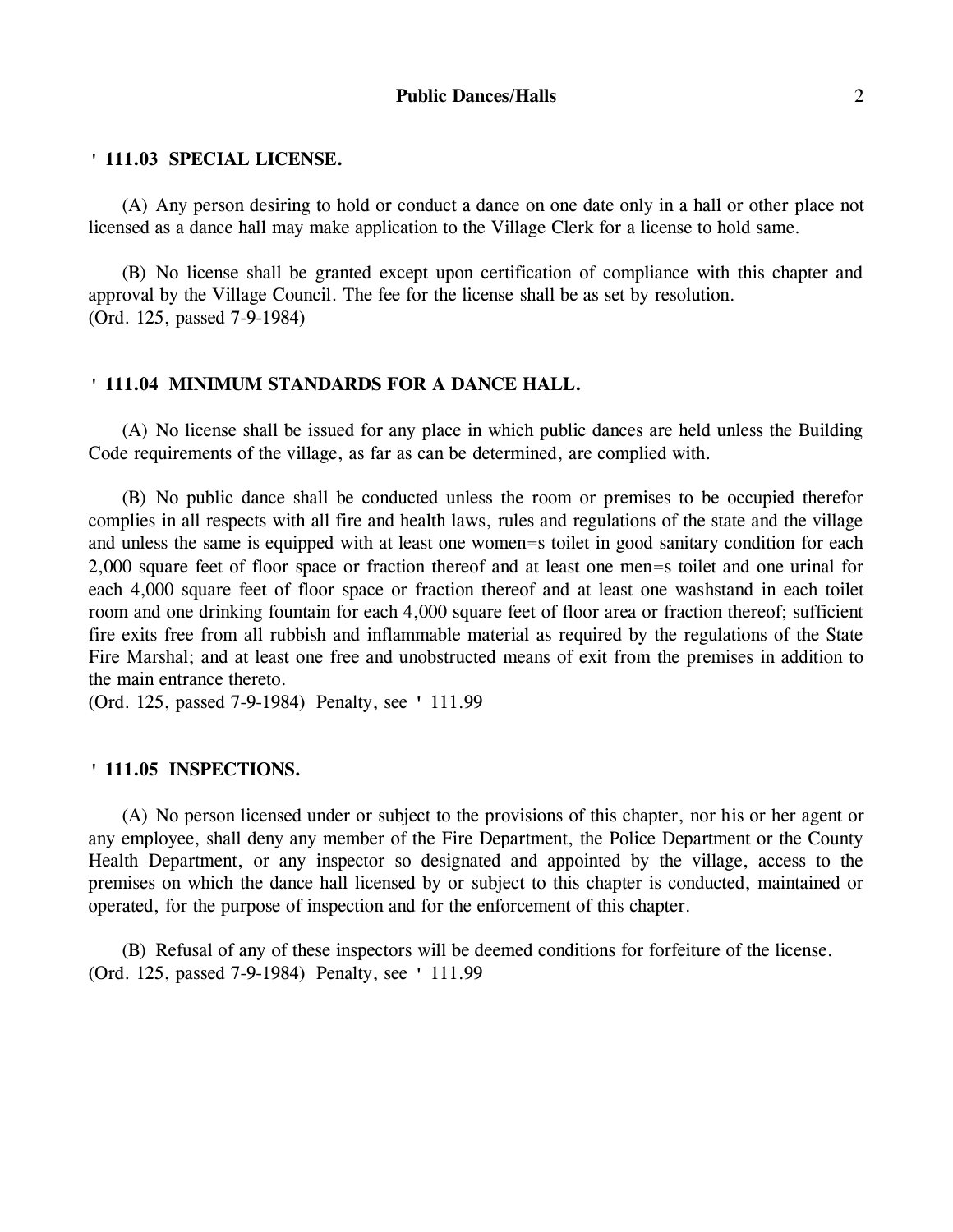#### **Public Dances/Halls** 3

## **' 111.06 CONDUCT OF THE DANCE.**

Whenever any public dance is conducted in the village, a competent floor manager shall be provided, whose duty it shall be to see that disorderly, familiar and objectionable conduct is not tolerated. Whenever any public dance is in progress, the entire hall and all adjoining rooms opening into the hall must be well lighted.

(Ord. 125, passed 7-9-1984)

## **' 111.07 REVOCATION OF DANCE HALL LICENSE OR SPECIAL LICENSE.**

The Village Council shall have the authority to revoke a dance hall license or special license as hereinbefore prescribed upon the following grounds, namely:

(A) As stated in ' 111.05 above, any refusal of these inspections will be deemed condition for revocation of the license;

(B) Upon evidence that intoxicating liquors are either sold or consumed on the premises or that persons under the influence of intoxicating liquors are permitted to frequent, be in or remain on the premises shall be condition for revocation of license;

(C) Upon failure to close or clear the dance hall premises at the hour of 12:00 a.m. (midnight) on Friday or Saturday, the only nights it shall be lawful for any public dance to be held or dance hall to be operated shall be condition for revocation of license;

(D) The license for any public dance hall may be revoked for disorderly conduct therein or for cause. Any public dance hall may be entered at any time by any member of the Police Department or other village officer or employee in the course of their employment. Any police officer of the village may cause any public dance to be discontinued and the hall to be vacated during the progress of the public dance for any reason for which a license may be suspended or revoked; and

(E) The term *CAUSE* as used in this section shall include the doing or omitting of any act, or permitting any condition to exist in connection with any trade, profession, business or privilege for which a license or permit is granted under the provisions of this code, or upon any premises or facilities used in connections therewith, which act, omission or condition is:

(1) Contrary to the health, morals safety or welfare of the public;

(2) Unlawful, irregular or fraudulent in nature;

(3) Unauthorized or beyond the scope of the license or permit granted; or